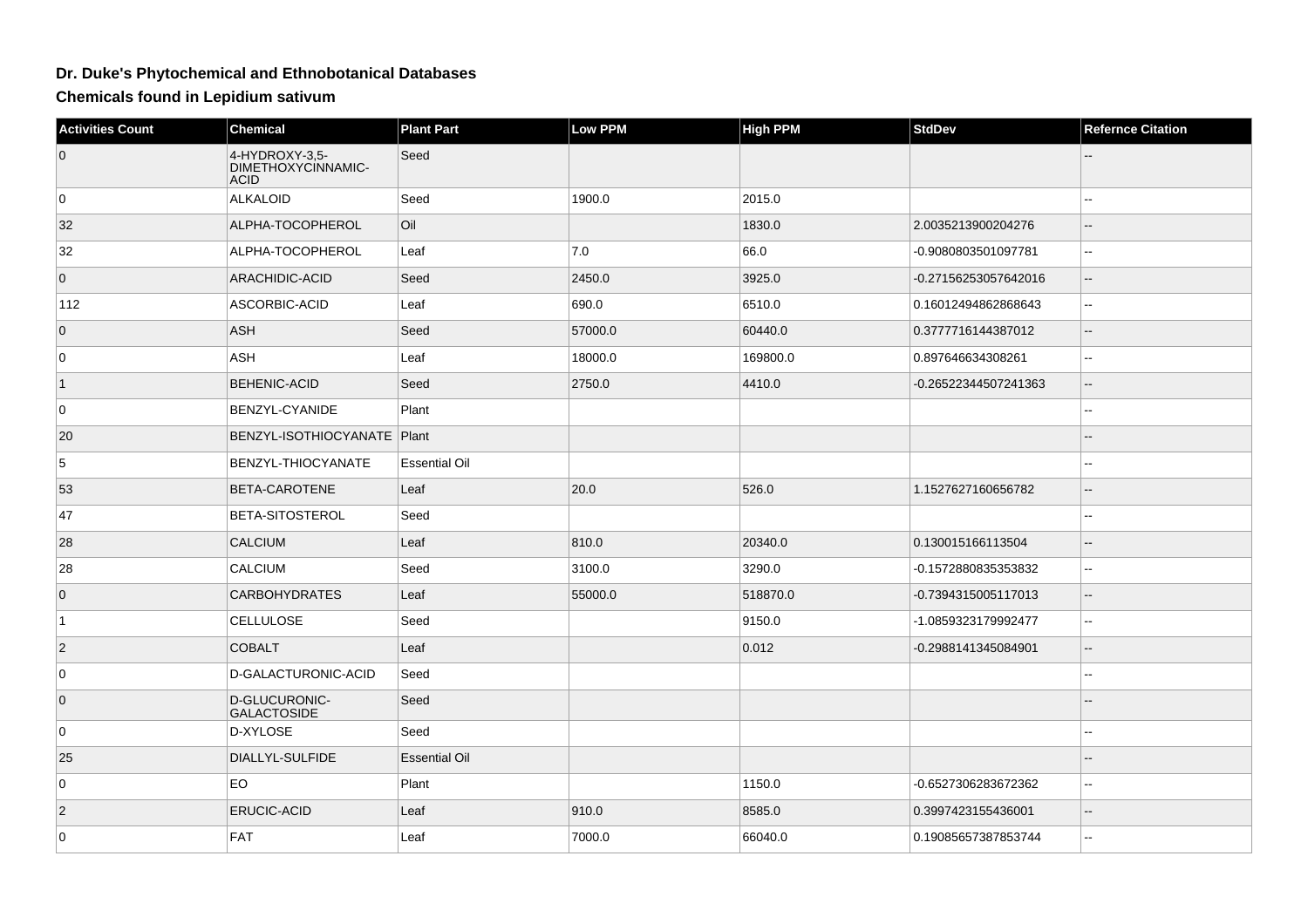| <b>Activities Count</b> | <b>Chemical</b>        | <b>Plant Part</b> | <b>Low PPM</b> | <b>High PPM</b> | <b>StdDev</b>         | <b>Refernce Citation</b>                      |
|-------------------------|------------------------|-------------------|----------------|-----------------|-----------------------|-----------------------------------------------|
| $\overline{0}$          | FAT                    | Seed              | 150000.0       | 255000.0        | -0.05471515869868224  | $\sim$ $\sim$                                 |
| $15\,$                  | <b>FIBER</b>           | Leaf              | 11000.0        | 103775.0        | -0.7142676493973603   | $\sim$                                        |
| $\overline{0}$          | GADOLEIC-ACID          | Leaf              | 610.0          | 5755.0          | 1.1833643199314339    | $\overline{\phantom{a}}$                      |
| $\overline{0}$          | <b>GLUCOTROPAEOLIN</b> | Plant             |                |                 |                       | $\overline{\phantom{a}}$                      |
| 12                      | <b>IODINE</b>          | Leaf              |                | 0.11            | -1.0096875885880112   | $\overline{\phantom{a}}$                      |
| 6                       | <b>IRON</b>            | Leaf              | 13.0           | 286.0           | -0.19564320884585473  | $\mathcal{L}_{\mathcal{F}}$                   |
| $\overline{0}$          | KILOCALORIES           | Leaf              | 320.0          | 3020.0          | 0.0030913391217523567 | $\mathord{\hspace{1pt}\text{--}\hspace{1pt}}$ |
| $\overline{0}$          | L-ARABINOSE            | Seed              |                |                 |                       |                                               |
| $\overline{0}$          | L-RHAMNOSE             | Seed              |                |                 |                       | $\overline{\phantom{a}}$                      |
| $\overline{1}$          | LIGNOCERIC-ACID        | Seed              | 320.0          | 510.0           | -0.5583807882888466   | $\sim$                                        |
| 27                      | LINOLEIC-ACID          | Leaf              | 1520.0         | 14340.0         | 1.0410474440421524    | $\overline{\phantom{a}}$                      |
| 0                       | LINOLENIC-ACID         | Seed              | 44550.0        | 71400.0         | 0.6666049168891296    | $\mathbf{u}$                                  |
| $\overline{0}$          | LINOLENIC-ACID         | Leaf              | 760.0          | 7170.0          | -0.3571080740801977   | $\overline{a}$                                |
| 3                       | MUCILAGE               | Seed              |                | 50000.0         | -0.9282499219906043   | $\sim$ $\sim$                                 |
| 13                      | <b>MUFA</b>            | Leaf              | 2390.0         | 22545.0         | 1.462627658573604     | $\overline{\phantom{a}}$                      |
| 0                       | <b>MYROSIN</b>         | Plant             |                |                 |                       |                                               |
| 39                      | <b>NIACIN</b>          | Leaf              | 10.0           | 95.0            | -0.030418329796116125 | $\overline{\phantom{a}}$                      |
| 3                       | NICKEL                 | Leaf              |                | 0.04            | -0.4422807587307894   | $\mathcal{L}_{\mathcal{F}}$                   |
| 18                      | OLEIC-ACID             | Seed              | 97450.0        | 156200.0        | 0.3049555009223302    | $\sim$                                        |
| 18                      | OLEIC-ACID             | Leaf              | 870.0          | 8210.0          | 0.500732695138712     | $\sim$ $\sim$                                 |
| 13                      | PALMITIC-ACID          | Leaf              | 160.0          | 1510.0          | -0.3616671545916463   | $\overline{\phantom{a}}$                      |
| 13                      | PALMITIC-ACID          | Seed              | 2020.0         | 3240.0          | -0.6327493366692233   | $\mathbf{u}$                                  |
| $\overline{4}$          | <b>PHOSPHORUS</b>      | Seed              | 16500.0        | 17500.0         | 3.2098608816684266    | $\overline{\phantom{a}}$                      |
| 4                       | <b>PHOSPHORUS</b>      | Leaf              | 760.0          | 7170.0          | 0.4045037319671731    | $\ddotsc$                                     |
| 14                      | <b>POTASSIUM</b>       | Leaf              | 6060.0         | 57170.0         | 1.184572789526858     | $\overline{\phantom{a}}$                      |
| 0                       | <b>PROTEIN</b>         | Seed              | 235000.0       | 249180.0        | 0.13684804637379244   | $\sim$                                        |
| $\overline{0}$          | <b>PROTEIN</b>         | Leaf              | 26000.0        | 327685.0        | 1.1556154349408743    |                                               |